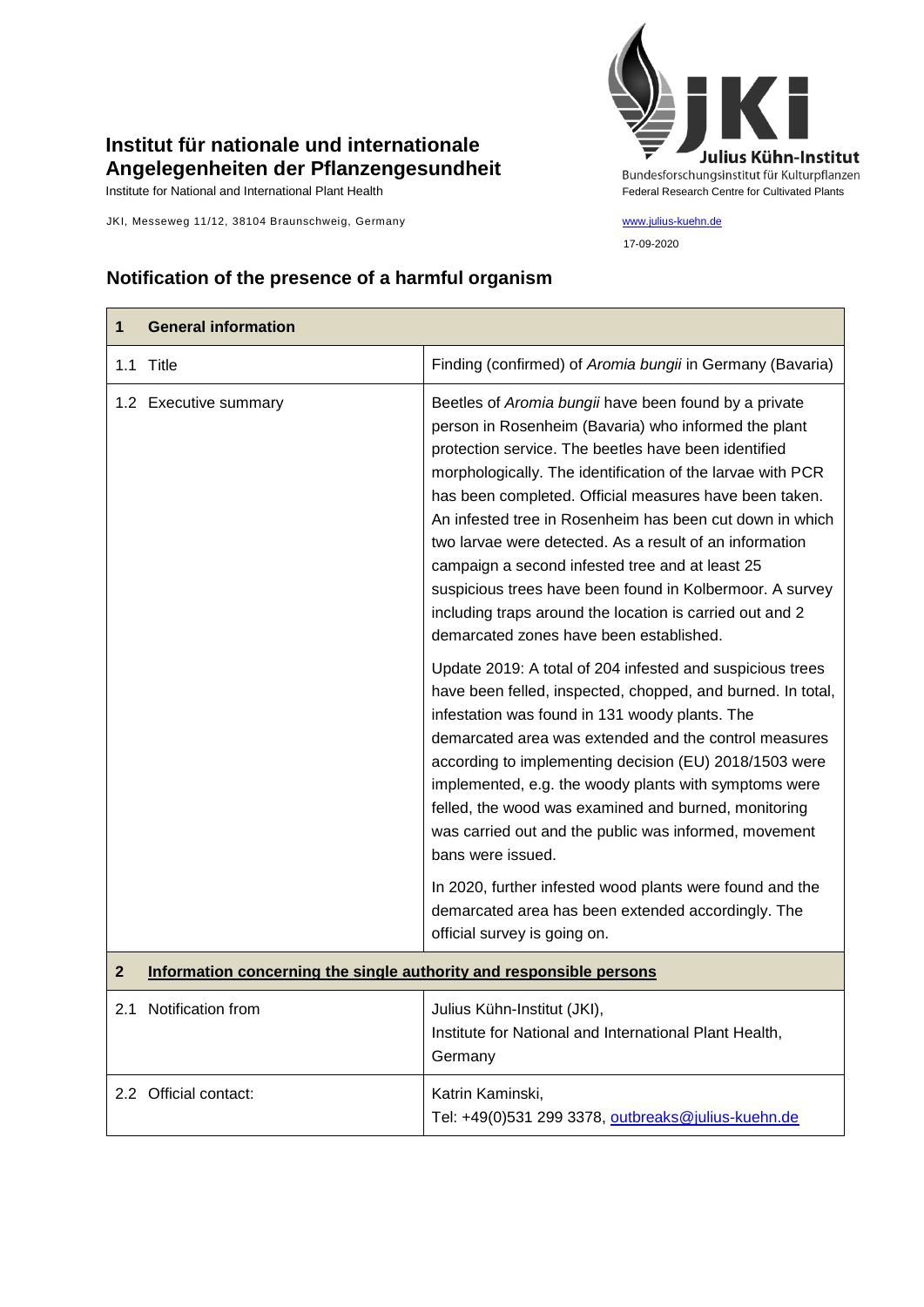| 3   | <b>Location</b>                                                                                                                       |                                                                                                                                                                                                                                                                                                                                                                                                                              |
|-----|---------------------------------------------------------------------------------------------------------------------------------------|------------------------------------------------------------------------------------------------------------------------------------------------------------------------------------------------------------------------------------------------------------------------------------------------------------------------------------------------------------------------------------------------------------------------------|
| 3.1 | Location                                                                                                                              | In Bavaria                                                                                                                                                                                                                                                                                                                                                                                                                   |
| 4   | Reason of the notification and the pest status                                                                                        |                                                                                                                                                                                                                                                                                                                                                                                                                              |
| 4.1 | First finding in Germany or in the area                                                                                               | Confirmed appearance of the pest in part of the territory of<br>Germany concerned, in which it has been previously<br>present but eradicated.                                                                                                                                                                                                                                                                                |
|     | 4.2 Pest status of the area where the<br>harmful organism has been found<br>present, after the official confirmation.                 | Present: under containment, at one location                                                                                                                                                                                                                                                                                                                                                                                  |
|     | 4.3 Pest status in Germany before the<br>official confirmation of the presence, or<br>suspected presence, of the harmful<br>organism. | Transient: actionable, under eradication                                                                                                                                                                                                                                                                                                                                                                                     |
|     | 4.4 Pest status in Germany after the<br>official confirmation of the presence of<br>the harmful organism.                             | Present: under containment, in case eradication is<br>impossible at one location                                                                                                                                                                                                                                                                                                                                             |
| 5   | Finding, sampling, testing and confirmation of the harmful organism                                                                   |                                                                                                                                                                                                                                                                                                                                                                                                                              |
| 5.1 | How the presence or appearance of<br>the harmful organism was found.                                                                  | First beetles of the harmful organism were found by a<br>private person.                                                                                                                                                                                                                                                                                                                                                     |
|     | 5.2 Date of finding:                                                                                                                  | 29-07-2016                                                                                                                                                                                                                                                                                                                                                                                                                   |
|     | 5.3 Sampling for laboratory analysis.                                                                                                 | Samples of larvae have been taken during an official<br>inspection that was carried out by LfL on 2nd August 2016.<br>The larvae were found in a Prunus tree in Rosenheim that<br>showed boreholes.                                                                                                                                                                                                                          |
|     | 5.4 Name and address of the Laboratory                                                                                                | Bayerische Landesanstalt für Landwirtschaft (LfL) - Institut<br>für Pflanzenschutz<br>Lange Point 10<br>85354 Freising<br>Landwirtschaftskammer Nordrhein-Westfalen<br>Pflanzenschutzdienst<br>Gartenstraße 11<br>50765 Köln-Auweiler<br>Landwirtschaftliches Technologiezentrum Augustenberg<br>(LTZ) - Referat 33<br>Neßlerstraße 25<br>Baden Württemberg - Karlsruhe<br>Julius Kühn-Institut - Institut für nationale und |
|     |                                                                                                                                       | internationale Angelegenheiten der Pflanzengesundheit                                                                                                                                                                                                                                                                                                                                                                        |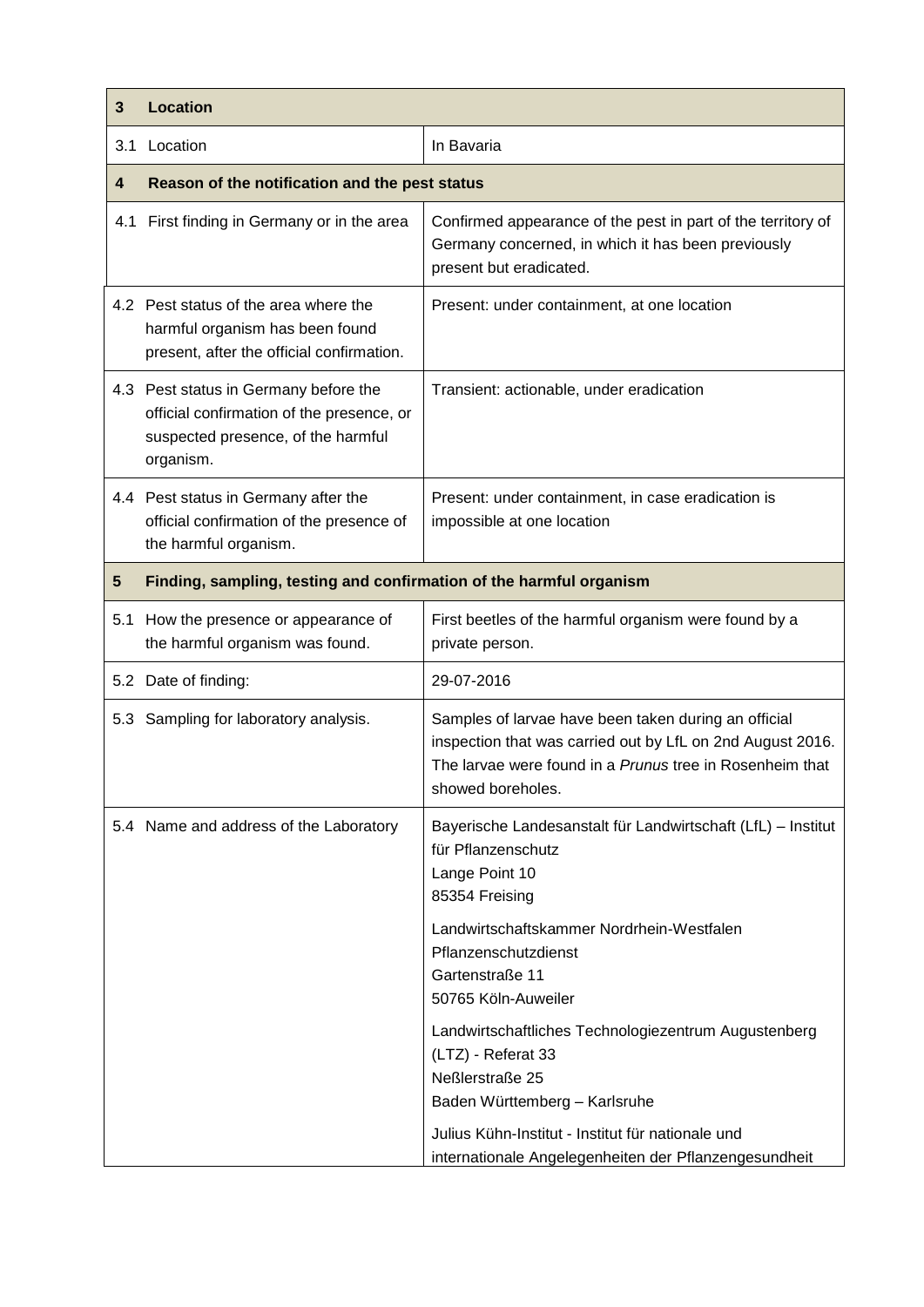|                                        |                                                                          | Messeweg 11-12<br>38104 Braunschweig                                                                                                                                                                                                                                                                                                                                                  |
|----------------------------------------|--------------------------------------------------------------------------|---------------------------------------------------------------------------------------------------------------------------------------------------------------------------------------------------------------------------------------------------------------------------------------------------------------------------------------------------------------------------------------|
| $5.5^{\circ}$                          | Diagnostic method                                                        | The beetles were identified morphologically by LfL on 1st<br>August 2016. On 3rd August 2016, one larva from a tree in<br>Rosenheim was sent for PCR testing to the Landwirt-<br>schaftskammer North Rhine-Westphalia. In October 2016,<br>an additional larva from a tree in Kolbermoor was also<br>sent to the laboratory. The results of the identification were<br>both positive. |
|                                        |                                                                          | Update 2019: The larvae, pupae or parts of a beetle are<br>tested by PCR.                                                                                                                                                                                                                                                                                                             |
|                                        | 5.6 Date of official confirmation of the<br>harmful organism's identity. | 01-08-2016                                                                                                                                                                                                                                                                                                                                                                            |
| 6                                      | Infested area, and the severity and source of the outbreak in that area  |                                                                                                                                                                                                                                                                                                                                                                                       |
| 6.1                                    | Characteristics of the infested area<br>and its vicinity.                | Open air – other, Plant for planting                                                                                                                                                                                                                                                                                                                                                  |
|                                        |                                                                          | Kolbermoor: urban area including fields                                                                                                                                                                                                                                                                                                                                               |
|                                        |                                                                          | Rosenheim: private garden                                                                                                                                                                                                                                                                                                                                                             |
|                                        | 6.2 Infested plant(s), plant product(s) and<br>other object(s).          | Kolbermoor: Prunus spp., 130 pce                                                                                                                                                                                                                                                                                                                                                      |
|                                        |                                                                          | Rosenheim: Prunus spp., 1 pce                                                                                                                                                                                                                                                                                                                                                         |
|                                        | 6.3 Severity of the outbreak.                                            | 131 plants are found to be infested so far                                                                                                                                                                                                                                                                                                                                            |
|                                        | 6.4 Source of the outbreak                                               | Unknown                                                                                                                                                                                                                                                                                                                                                                               |
| 7                                      | <b>Official phytosanitary measures</b>                                   |                                                                                                                                                                                                                                                                                                                                                                                       |
| 7.1 Adoption of official phytosanitary |                                                                          |                                                                                                                                                                                                                                                                                                                                                                                       |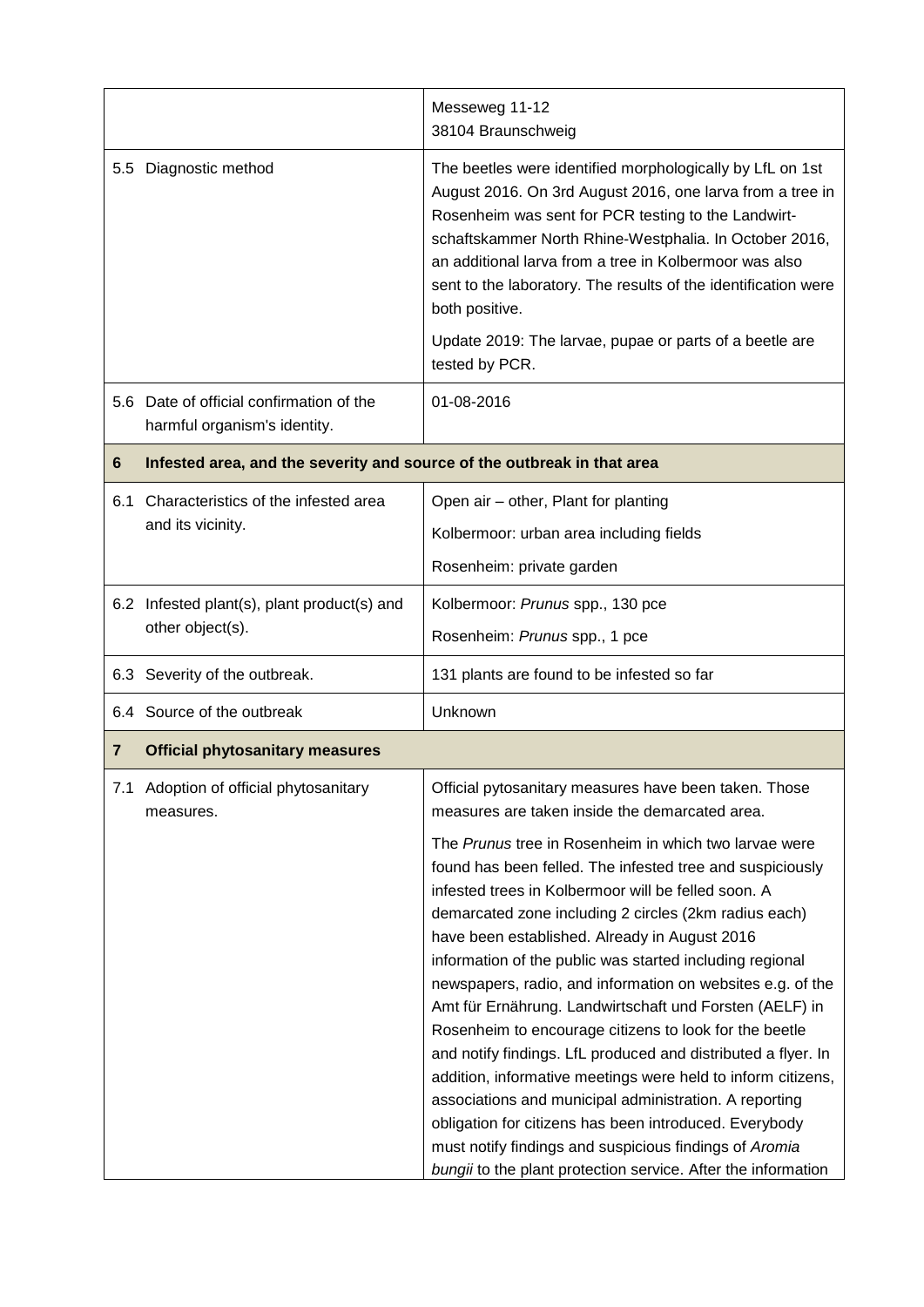|                                                                                   | campaign, the plant protection service received many<br>notes about suspicious findings from the public. Hereupon<br>an infested tree was found in Kolbermoor in October 2016.<br>During official inspections at Kolbermoor additional trees<br>with typical symptoms have been found in Kolbermoor.<br>The suspicious trees have been felled and investigated.<br>The General Decree will be updated soon. The owner of<br>host plants in the demarcated area are obliged to check<br>their plants every second month for symptoms. In addition,<br>official surveys are carried out. The awareness raising<br>activities in the concerned area are continued. |
|-----------------------------------------------------------------------------------|-----------------------------------------------------------------------------------------------------------------------------------------------------------------------------------------------------------------------------------------------------------------------------------------------------------------------------------------------------------------------------------------------------------------------------------------------------------------------------------------------------------------------------------------------------------------------------------------------------------------------------------------------------------------|
|                                                                                   | Update 2019: With the general decree of 15-04-2019 the<br>demarcated area was extended and the containment<br>measures are being implemented. The demarcated area<br>consists of infested zones (100 m radius around infested<br>woody plants) and a buffer zone (4 km radius around<br>infested zones).                                                                                                                                                                                                                                                                                                                                                        |
|                                                                                   | Update 2020: With the general decree of 24-07-2020 the<br>demarcated area was extended                                                                                                                                                                                                                                                                                                                                                                                                                                                                                                                                                                          |
| 7.2 Date of adoption of the official<br>phytosanitary measures.                   | 07-02-2017                                                                                                                                                                                                                                                                                                                                                                                                                                                                                                                                                                                                                                                      |
| 7.3 Identification of the area covered by<br>the official phytosanitary measures. | 11,302 ha                                                                                                                                                                                                                                                                                                                                                                                                                                                                                                                                                                                                                                                       |
| 7.4 Objective of the official phytosanitary<br>measures.                          | The outbreak of Aromia bungii in Kolbermoor is known<br>since 2011. Since 2012, an official monitoring takes place.<br>2016, infestation with Aromia bungii was officially<br>confirmed in both the city of Rosenheim and the city of<br>Kolbermoor. During subsequent inspections, woody plants<br>with infestation were found on several plots of land in<br>Kolbermoor.                                                                                                                                                                                                                                                                                      |
| 7.5 Measures affecting the movement of<br>goods.                                  | Measures affect import into or movement within the Union<br>of goods:<br>- obligations for the movement of plants and wood of<br>Prunus spp.                                                                                                                                                                                                                                                                                                                                                                                                                                                                                                                    |
|                                                                                   | - central collection of cut material<br>- notification of new plantings of Prunus                                                                                                                                                                                                                                                                                                                                                                                                                                                                                                                                                                               |
| 7.6 Specific surveys.                                                             | Yes                                                                                                                                                                                                                                                                                                                                                                                                                                                                                                                                                                                                                                                             |
|                                                                                   | - demarcated zone: officially surveyed<br>- urban area: 110 traps checked between 08/16-10/16<br>- private owners of hosts: bimonthly check<br>(symptoms/beetles)                                                                                                                                                                                                                                                                                                                                                                                                                                                                                               |